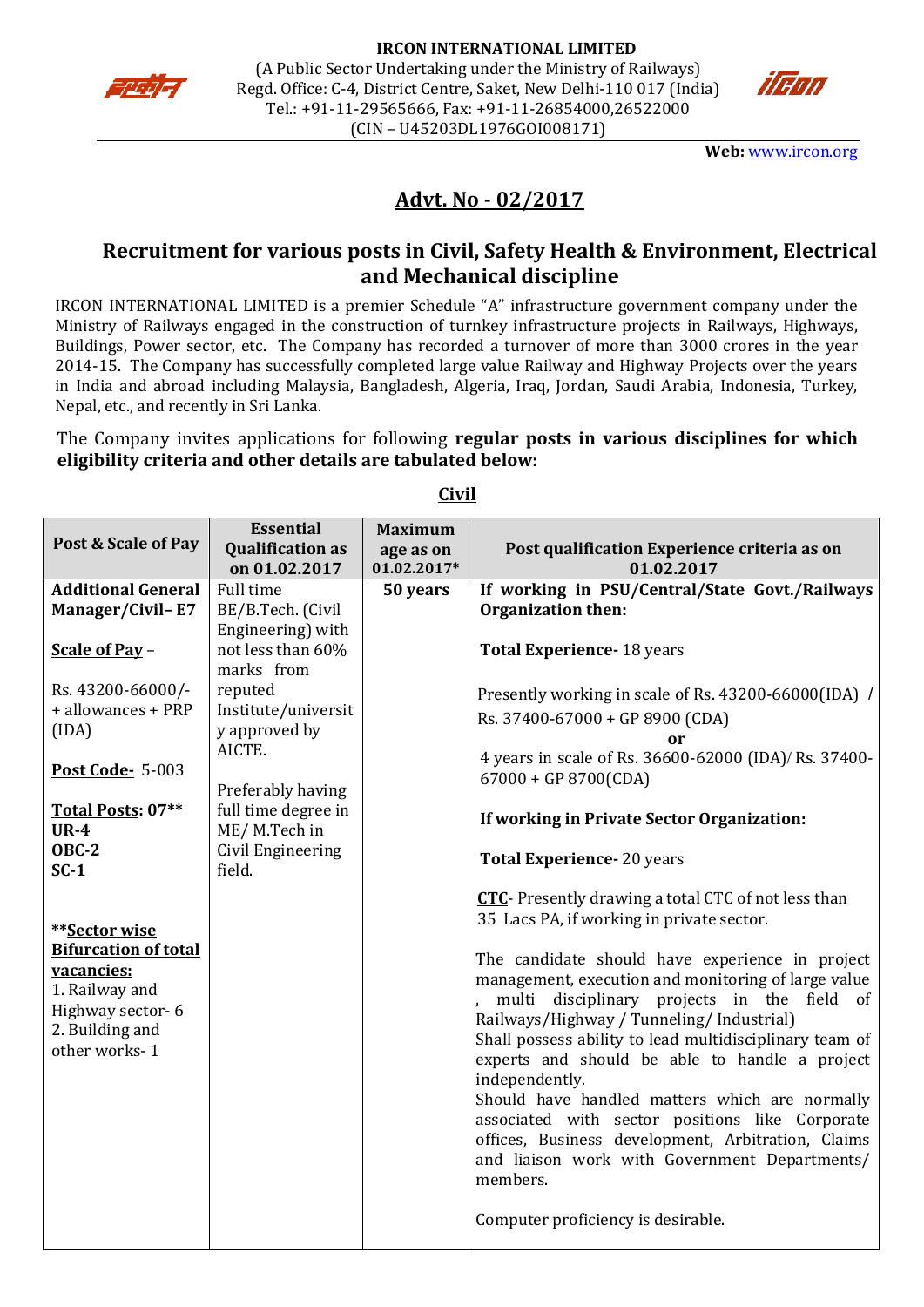| <b>Joint General</b>        | Full time           | 50 years | If working in PSU/Central/State Govt./Railways                                        |
|-----------------------------|---------------------|----------|---------------------------------------------------------------------------------------|
| Manager/Civil-              | BE/B.Tech. (Civil   |          | Organization then:                                                                    |
| $E-6$                       | Engineering) with   |          |                                                                                       |
|                             | not less than 60%   |          | Total Experience- 16 years                                                            |
| Scale of Pay -              | marks from          |          |                                                                                       |
|                             | reputed             |          | Presently working in scale of Rs. 36600-62000 (IDA)                                   |
| Rs. 36600-62000/-           | Institute/universit |          | / Rs. 37400-67000 + GP 8700 (CDA)                                                     |
| + allowances + PRP          | y approved by       |          | or                                                                                    |
| (IDA)                       | AICTE.              |          | 2 years in scale of Rs. 32900-58000 (IDA)/ Rs. 15600-                                 |
|                             |                     |          | 39100 + GP 7600 (CDA)                                                                 |
| <b>Post Code- 5-004</b>     | Preferably having   |          |                                                                                       |
|                             | full time degree in |          | If working in Private Sector Organization:                                            |
| Total Posts: 10**           | ME/M.Tech in        |          |                                                                                       |
| <b>UR-06</b>                | Civil Engineering   |          | <b>Total Experience-18 years</b>                                                      |
| <b>OBC-02</b>               | field.              |          |                                                                                       |
| $SC-01$                     |                     |          | <b>CTC</b> - Presently drawing a total CTC of not less than                           |
| <b>ST-01</b>                |                     |          | 30 Lacs PA if working in private sector.                                              |
|                             |                     |          |                                                                                       |
|                             |                     |          | The candidate should have experience in project                                       |
| **Sector wise               |                     |          | management, execution and monitoring of large value                                   |
| <b>Bifurcation of total</b> |                     |          | multi disciplinary projects in the field of                                           |
| vacancies:                  |                     |          | Railways/Highway / Tunneling/ Industrial)                                             |
| 1. Railway and              |                     |          | Shall possess ability to lead multidisciplinary team of                               |
| Highway sector-8            |                     |          | experts and should be able to handle a project                                        |
| 2. Building and             |                     |          | independently.                                                                        |
| other works-2               |                     |          | Should have handled matters which are normally                                        |
|                             |                     |          | associated with sector positions like Corporate                                       |
|                             |                     |          | offices, Business development, Arbitration, Claims                                    |
|                             |                     |          | and liaison work with Government Departments/                                         |
|                             |                     |          | members.                                                                              |
|                             |                     |          | Computer proficiency is desirable.                                                    |
|                             |                     |          |                                                                                       |
| <b>Deputy General</b>       | Full time           |          | If working in PSU/Central/State Govt./Railways                                        |
| Manager/Civil-E-5           | BE/B.Tech. (Civil   | 45 years | Organization then:                                                                    |
|                             | Engineering) with   |          |                                                                                       |
| Scale of Pay -              | not less than 60%   |          | <b>Total Experience-13 years</b>                                                      |
|                             | marks from          |          |                                                                                       |
| Rs. 32900-58000/-           | reputed             |          |                                                                                       |
| + allowances + PRP          | Institute/universit |          | Presently working in scale of Rs. 32900-58000 (IDA)                                   |
| (IDA)                       | y approved by       |          | / Rs. $15600-39100 + GP$ 7600 (CDA)                                                   |
|                             | AICTE.              |          | or                                                                                    |
| Post Code-5-005             |                     |          |                                                                                       |
|                             | Preferably having   |          | 2 years in scale of Rs. 29100- 54500 (IDA)/ Rs.                                       |
| Total Posts: 14**           | full time degree in |          | $15600-39100 + GP 6,600 (CDA)$                                                        |
| $UR - 07$                   | ME/M.Tech in        |          |                                                                                       |
| <b>OBC-04</b>               | Civil Engineering   |          | If working in Private Sector Organization:                                            |
| $SC-02$<br><b>ST-01</b>     | field.              |          | <b>Total Experience-13 years</b>                                                      |
|                             |                     |          |                                                                                       |
|                             |                     |          | <b>CTC</b> - Presently drawing a total CTC of not less than                           |
| **Sector wise               |                     |          | 24 Lacs PA.                                                                           |
| <b>Bifurcation of total</b> |                     |          |                                                                                       |
| vacancies:                  |                     |          | The<br>candidates<br>should have<br>experience<br>in                                  |
| 1. Railway and              |                     |          | construction related activities i.e, in Highways/                                     |
| Highway sector-12           |                     |          | Railways/ Tunneling/ Buildings/ (Residential/                                         |
| 2. Building and             |                     |          | Commercial/<br>institutional/<br>industrial).<br>The                                  |
| other works-2               |                     |          | candidates should have handled contract, closing of                                   |
|                             |                     |          | projects, knowledge of ISO requirements for Quality                                   |
|                             |                     |          | Management System, HSE requirements at project                                        |
|                             |                     |          | sites will be an added advantage.<br>Computer proficiency will be an added advantage. |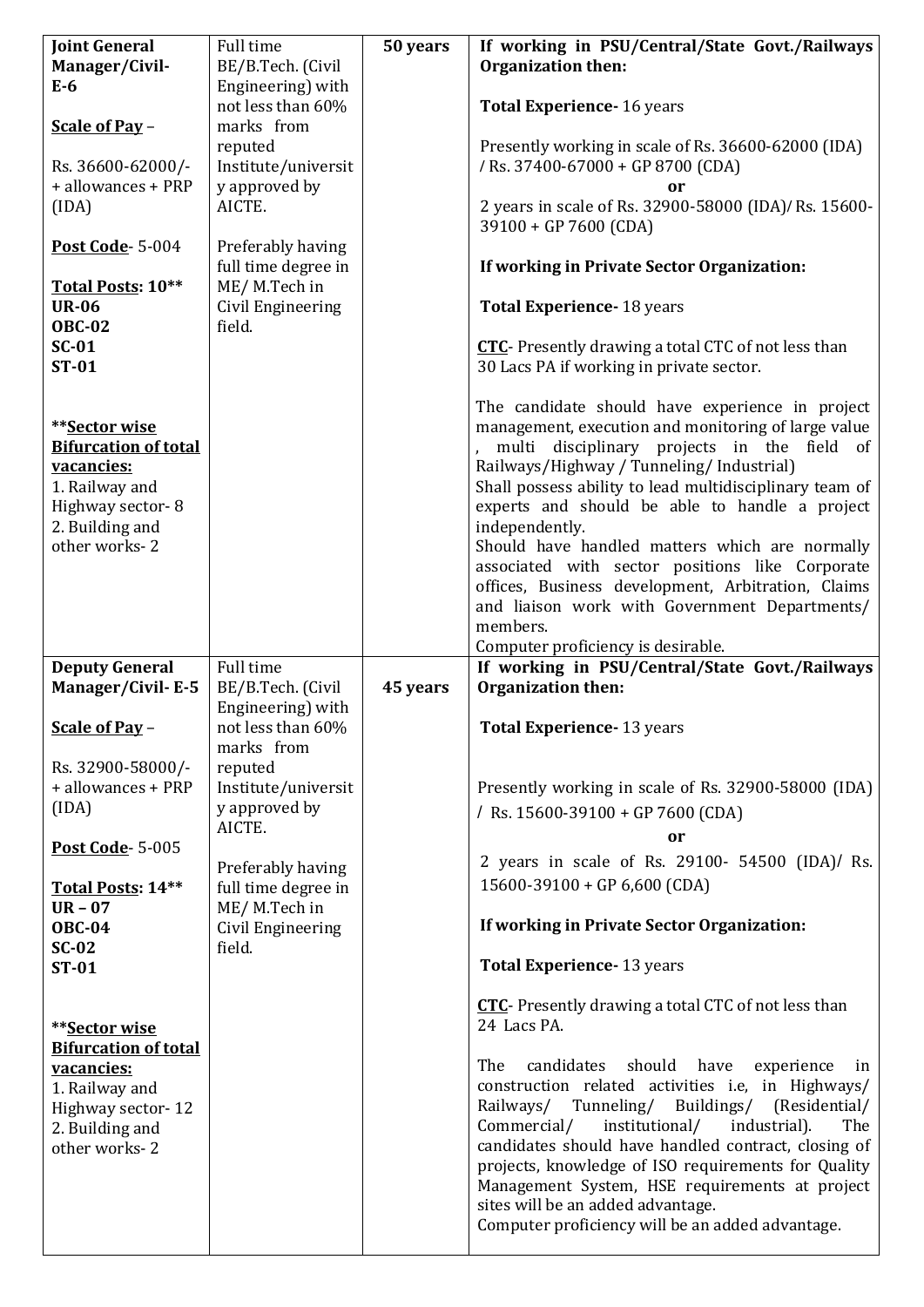| Manager/Civil-                          | Full time                      | 41years  | If working in PSU/Central/State Govt./Railways                                                             |
|-----------------------------------------|--------------------------------|----------|------------------------------------------------------------------------------------------------------------|
| $E-4$                                   | BE/B.Tech. (Civil              |          | <b>Organization then:</b>                                                                                  |
|                                         | Engineering) with              |          |                                                                                                            |
| Scale of Pay -                          | not less than 60%              |          | <b>Total Experience- 9 years</b>                                                                           |
| Rs. 29100-54500/-<br>+ allowances + PRP | marks from<br>reputed          |          | Presently working in scale of Rs. 29100-54500/-                                                            |
| (IDA)                                   | Institute/universit            |          | $(IDA)$ / Rs. 15600-39100 + GP 6,600 (CDA)                                                                 |
|                                         | y approved by                  |          | or                                                                                                         |
|                                         | AICTE.                         |          | 2 years in scale of Rs. 24900- 50500 (IDA)/ Rs. 9300-                                                      |
| Post Code - $5-006$                     |                                |          | 34800 + GP 5400 (CDA)                                                                                      |
|                                         | Preferably having              |          |                                                                                                            |
| Total Posts: 13**                       | full time degree in            |          | If working in Private Sector Organization:                                                                 |
| $UR - 07$                               | ME/M.Tech in                   |          |                                                                                                            |
| <b>OBC-03</b>                           | Civil Engineering              |          | <b>Total Experience- 9 years</b>                                                                           |
| $SC-02$<br><b>ST-01</b>                 | field.                         |          | <b>CTC</b> - Presently drawing a total CTC of not less than 19                                             |
|                                         |                                |          | Lacs PA.                                                                                                   |
|                                         |                                |          |                                                                                                            |
| **Sector wise                           |                                |          | candidates<br>should<br>have<br>The<br>experience<br>in                                                    |
| <b>Bifurcation of total</b>             |                                |          | construction related activities i.e, in Highways/                                                          |
| vacancies:                              |                                |          | Railways/ Tunneling/ Buildings/ (Residential/                                                              |
| 1. Railway and                          |                                |          | institutional/<br>Commercial/<br>industrial).<br>The                                                       |
| Highway sector-10                       |                                |          | candidates should have handled contract, closing of                                                        |
| 2. Building and                         |                                |          | projects, knowledge of ISO requirements for Quality<br>Management System, HSE requirements at project      |
| other works-3                           |                                |          | sites will be an added advantage.                                                                          |
|                                         |                                |          |                                                                                                            |
|                                         |                                |          | Computer proficiency will be an added advantage.                                                           |
| <b>Deputy</b>                           | Full time                      | 37 years | If working in PSU/Central/State Govt./Railways                                                             |
| <b>Manager/Civil-E3</b>                 | BE/B.Tech. (Civil              |          | <b>Organization then:</b>                                                                                  |
|                                         | Engineering) with              |          |                                                                                                            |
| Scale of Pay -                          | not less than 60%              |          | <b>Total Experience- 5 years</b>                                                                           |
| Rs. 24900-50500/-<br>+ allowances + PRP | marks from                     |          |                                                                                                            |
| (IDA)                                   | reputed<br>Institute/universit |          | Presently working in scale of Rs. 24900- 50500/-<br>$(IDA)$ / Rs. 9300-34800+ GP 5400(CDA)                 |
|                                         | y approved by                  |          | or                                                                                                         |
| <b>Post Code - 5-007</b>                | AICTE.                         |          | 2 years in scale of Rs. 20600- 46500 (IDA)/ Rs. 9300-                                                      |
|                                         |                                |          | 34800+ GP 4800(CDA)                                                                                        |
| Total Posts: 17**                       | Preferably having              |          |                                                                                                            |
| $UR - 10$                               | full time degree in            |          | If working in Private Sector Organization:                                                                 |
| <b>OBC-04</b>                           | ME/M.Tech in                   |          |                                                                                                            |
| $SC-02$                                 | Civil Engineering              |          | <b>Total Experience- 5 years</b>                                                                           |
| <b>ST-01</b>                            | field.                         |          | <b>CTC</b> -Presently drawing a total CTC of not less than                                                 |
|                                         |                                |          | 16 Lacs PA.                                                                                                |
| **Sector wise                           |                                |          |                                                                                                            |
| <b>Bifurcation of total</b>             |                                |          | The candidates should have relevant experience in                                                          |
| vacancies:                              |                                |          | construction related<br>activities i.e, execution,                                                         |
| 1. Railway and                          |                                |          | supervision of construction works involving earth                                                          |
| Highway sector-14                       |                                |          | work, piling, road works, underground piping,                                                              |
| 2. Building and                         |                                |          | building works, RCC works, like deep foundation of                                                         |
| other works-3                           |                                |          | structure for heavy equipment, structural steel works                                                      |
|                                         |                                |          | industrial buildings/bridges, technological<br>for<br>structure and large value civil engineering projects |
|                                         |                                |          | etc.                                                                                                       |
|                                         |                                |          |                                                                                                            |
|                                         |                                |          | Computer proficiency will be an added advantage.                                                           |
|                                         |                                |          |                                                                                                            |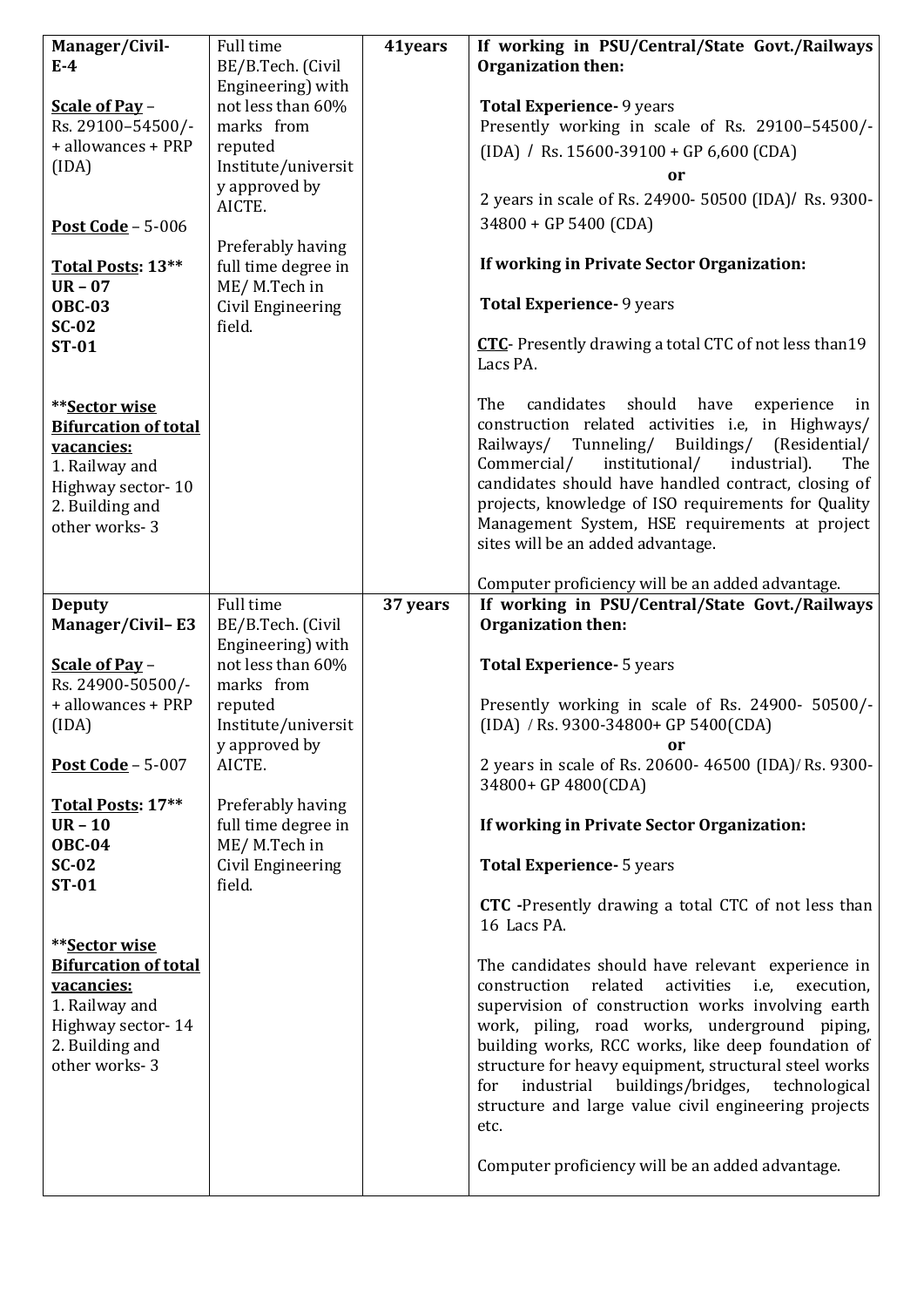| <b>Assistant</b><br><b>Manager/Civil-E-2</b><br>Scale of Pay -<br>Rs. 20600-46500/-<br>+ allowances + PRP<br>(IDA)<br>Post Code - 5-008<br>Total Posts: 12**<br>$UR - 06$ | Full time<br>BE/B.Tech. (Civil<br>Engineering) with<br>not less than 60%<br>marks from<br>reputed<br>Institute/universit<br>y approved by<br>AICTE.<br>Preferably having<br>full time degree in<br>ME/M.Tech in | 33 years | If working in PSU/Central/State Govt./Railways<br><b>Organization then:</b><br>Total Experience-02 years<br>Presently working in scale of Rs. 20600-46500/-<br>(IDA) /Rs. 9300-34800+ GP 4800 (CDA)<br><b>Or</b><br>2 years in scale of Rs. 16400- 40500 (IDA)/ Rs. 9300-<br>34800+ GP 4600(CDA)                                                                                                                                                                                                                |
|---------------------------------------------------------------------------------------------------------------------------------------------------------------------------|-----------------------------------------------------------------------------------------------------------------------------------------------------------------------------------------------------------------|----------|-----------------------------------------------------------------------------------------------------------------------------------------------------------------------------------------------------------------------------------------------------------------------------------------------------------------------------------------------------------------------------------------------------------------------------------------------------------------------------------------------------------------|
| <b>OBC-03</b><br>$SC-02$<br><b>ST-01</b>                                                                                                                                  | Civil Engineering<br>field.                                                                                                                                                                                     |          | If working in Private Sector Organization:<br>Total Experience-02 years                                                                                                                                                                                                                                                                                                                                                                                                                                         |
| **Sector wise<br><b>Bifurcation of total</b>                                                                                                                              |                                                                                                                                                                                                                 |          | <b>CTC</b> - Presently drawing a total CTC of not less than<br>15 Lacs PA.                                                                                                                                                                                                                                                                                                                                                                                                                                      |
| vacancies:<br>1. Railway and<br>Highway sector-10<br>2. Building and<br>other works-02                                                                                    |                                                                                                                                                                                                                 |          | The candidates should have relevant experience in<br>related<br>construction<br>activities<br>i.e,<br>execution,<br>supervision of construction works involving earth<br>work, piling, road works, underground piping,<br>building works, RCC works, like deep foundation of<br>structure for heavy equipment, structural steel works<br>industrial buildings/bridges, technological<br>for<br>structure and large value civil engineering projects<br>etc.<br>Computer proficiency will be an added advantage. |
| <b>Assistant</b><br>Engineer/Civil-<br>$E-1$<br>Scale of Pay -<br>Rs. 16400-40500/-<br>+ allowances + PRP<br>(IDA)                                                        | Full time<br>BE/B.Tech. (Civil<br>Engineering) with<br>not less than 60%<br>marks from<br>reputed<br>Institute/universit<br>y approved by<br>AICTE.                                                             | 30 years | Preferably having experience in the field of Highway,<br>Railway, Building and other Construction Works.                                                                                                                                                                                                                                                                                                                                                                                                        |
| Post Code $-5-009$<br>Total Posts: 09**<br>$UR - 06$<br><b>OBC-02</b><br>$SC-01$                                                                                          | Preferably having<br>full time degree in<br>ME/M.Tech in<br>Civil Engineering<br>field.                                                                                                                         |          |                                                                                                                                                                                                                                                                                                                                                                                                                                                                                                                 |
| **Sector wise<br><b>Bifurcation of total</b><br>vacancies:<br>1. Railway and<br>Highway sector-07<br>2. Building and<br>other works-02                                    |                                                                                                                                                                                                                 |          |                                                                                                                                                                                                                                                                                                                                                                                                                                                                                                                 |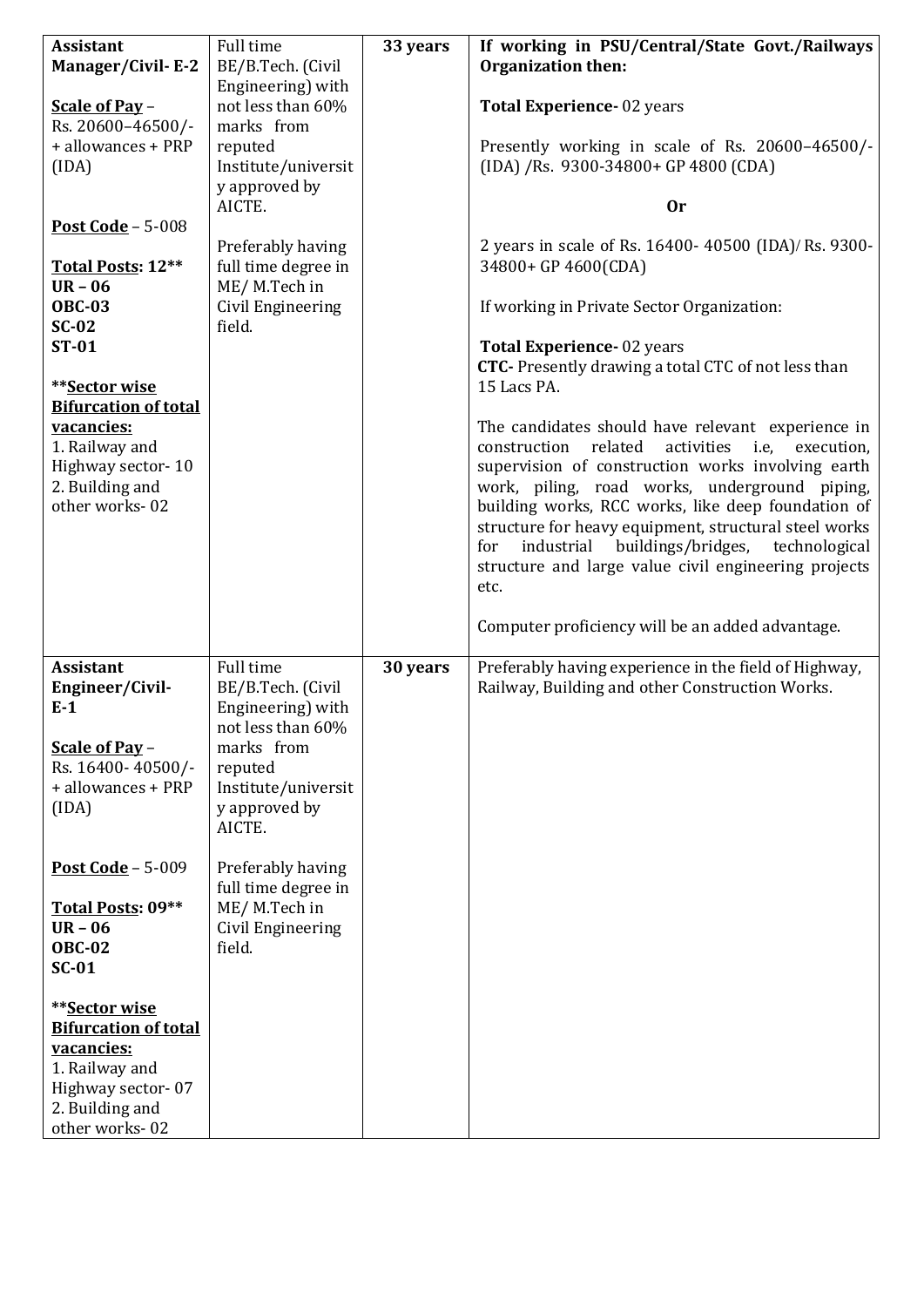| Junior Engineer/                                      | 3 years diploma in  | 30 years | Should have 1 year experience in the field of Highway, |
|-------------------------------------------------------|---------------------|----------|--------------------------------------------------------|
| $Civil - NE-7$                                        | Civil Engineering   |          | Railway, Building and other Construction Works.        |
|                                                       | with not less than  |          |                                                        |
| Scale of Pay -                                        | 60% marks from      |          |                                                        |
|                                                       | reputed             |          |                                                        |
| Rs. 10700-21400/-                                     | Institute/universit |          |                                                        |
| + allowances + PRP                                    | y approved by       |          |                                                        |
| (IDA)                                                 | AICTE.              |          |                                                        |
|                                                       |                     |          |                                                        |
| Post Code - $5-010$                                   |                     |          |                                                        |
| Total Posts: 21**                                     |                     |          |                                                        |
| $UR - 12$<br><b>OBC-05</b><br>$SC-03$<br><b>ST-01</b> |                     |          |                                                        |
| **Sector wise                                         |                     |          |                                                        |
| <b>Bifurcation of total</b>                           |                     |          |                                                        |
| vacancies:                                            |                     |          |                                                        |
| 1. Railway and                                        |                     |          |                                                        |
| Highway sector-18                                     |                     |          |                                                        |
| 2. Building and                                       |                     |          |                                                        |
| other works-3                                         |                     |          |                                                        |
|                                                       |                     |          |                                                        |

| <u>Safety, Health and Environment (SHE)</u> |                                                              |                                            |                                                              |
|---------------------------------------------|--------------------------------------------------------------|--------------------------------------------|--------------------------------------------------------------|
| Post & Scale of Pay                         | <b>Essential</b><br><b>Qualification as</b><br>on 01.02.2017 | <b>Maximum</b><br>age as on<br>01.02.2017* | Post qualification Experience criteria as on<br>01.02.2017   |
| <b>Deputy</b>                               | Engineering                                                  | 37 years                                   | If working in PSU/Central/State Govt./Railways               |
| <b>Manager/SHE</b>                          | Graduate (with                                               |                                            | Organization then:                                           |
|                                             | not less than 60%                                            |                                            | <b>Total Experience- 5 years</b>                             |
| Scale of Pay -                              | Marks or                                                     |                                            |                                                              |
| Rs. 24900-50500/-                           | equivalent grade)                                            |                                            | Presently working in scale of Rs. 24900- 50500/-             |
| + allowances + PRP                          | and one year full                                            |                                            | (IDA) / Rs. 9300-34800+ GP 5400(CDA)                         |
| (IDA)                                       | time Diploma in                                              |                                            | or                                                           |
|                                             | <b>Industrial Safety</b>                                     |                                            | 2 years in scale of Rs. 20600- 46500 (IDA)/ Rs. 9300-        |
| Post Code - $5-011$                         | from Govt.                                                   |                                            | 34800+ GP 4800(CDA)                                          |
|                                             | recognized                                                   |                                            |                                                              |
| <b>Total Posts: 02 UR</b>                   | Institute.                                                   |                                            | If working in Private Sector Organization:                   |
|                                             | <b>OR</b>                                                    |                                            |                                                              |
|                                             | BE in Fire and                                               |                                            | <b>Total Experience- 5 years</b>                             |
|                                             | <b>Safety Engineering</b>                                    |                                            |                                                              |
|                                             | (with not less than                                          |                                            | <b>CTC</b> -Presently drawing a total CTC of not less than16 |
|                                             | 60% Marks or                                                 |                                            | Lacs PA.                                                     |
|                                             | equivalent grade)                                            |                                            |                                                              |
|                                             | <b>OR</b>                                                    |                                            | The candidates should have experience as Health &            |
|                                             | M.E./ M. Tech in                                             |                                            | Safety Engineer.                                             |
|                                             | Industrial                                                   |                                            | Candidates who are certified Lead Auditors for OHSAS         |
|                                             | Safety/M.E/M                                                 |                                            | 18001 shall be preferred.                                    |
|                                             | Tech. in                                                     |                                            |                                                              |
|                                             | Environmental                                                |                                            |                                                              |
|                                             | Engineering (with                                            |                                            |                                                              |
|                                             | not less than 60%                                            |                                            |                                                              |
|                                             | Marks or                                                     |                                            |                                                              |
|                                             | equivalent grade)                                            |                                            |                                                              |
|                                             | All the qualification                                        |                                            |                                                              |
|                                             | (s) should be from                                           |                                            |                                                              |
|                                             | recognized                                                   |                                            |                                                              |
|                                             | Institute/University                                         |                                            |                                                              |
|                                             | approved by AICTE                                            |                                            |                                                              |

## **Safety, Health and Environment (SHE)**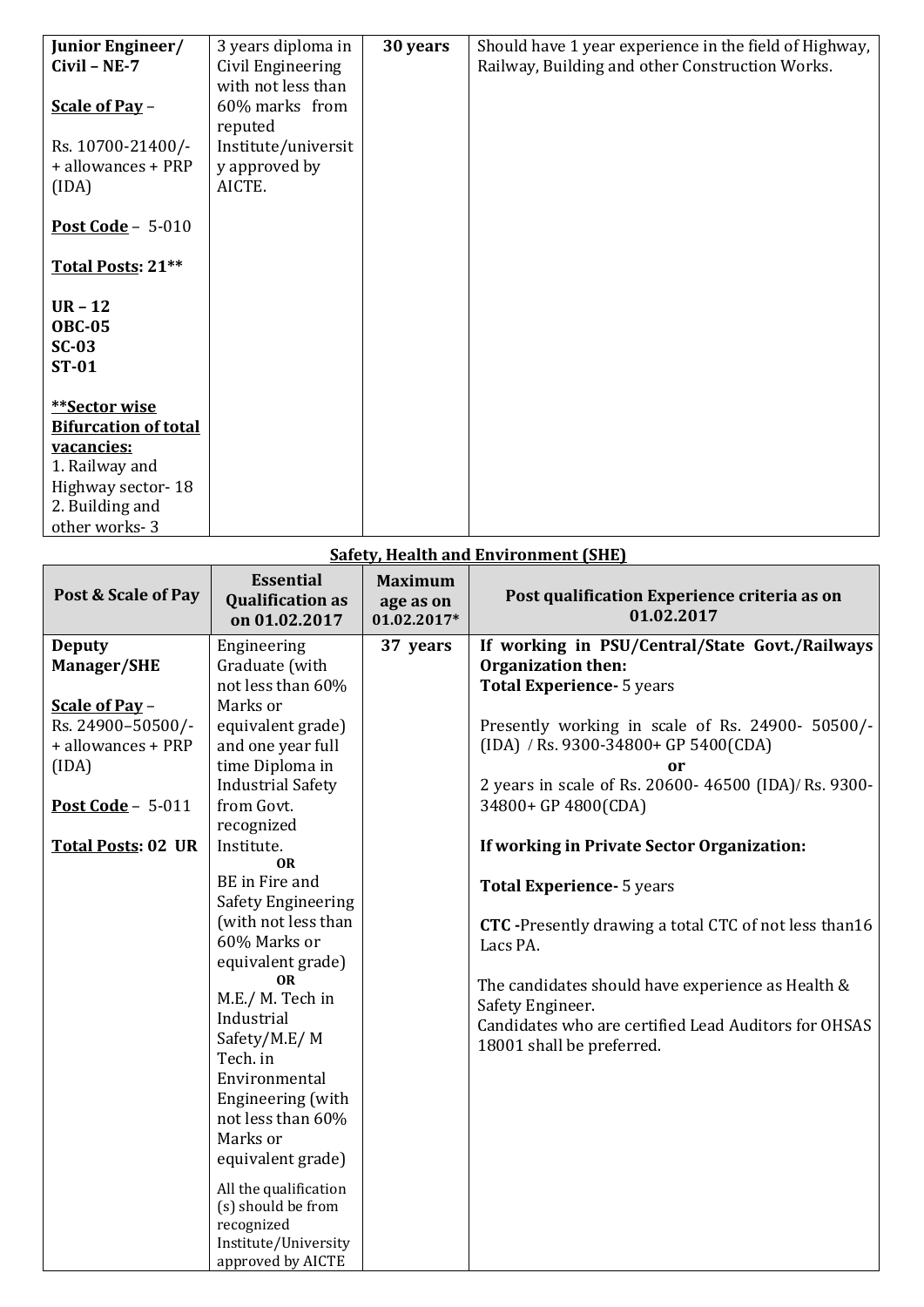| <b>Junior</b>          | 3 years Diploma in       | 30 years | Should have 1 year of experience of working as Health |
|------------------------|--------------------------|----------|-------------------------------------------------------|
| <b>Engineer/SHE</b>    | Engineering/B.Sc.        |          | & Safety Engineer.                                    |
|                        | (Physics/Chemistry/      |          |                                                       |
| Scale of Pay -         | Maths) (with not less    |          |                                                       |
| Rs. 10700-             | than 60% Marks or        |          |                                                       |
| $21400/-$              | equivalent grade)        |          |                                                       |
| allowances + PRP       | and one year full        |          |                                                       |
| (IDA)                  | time Diploma in          |          |                                                       |
|                        | <b>Industrial Safety</b> |          |                                                       |
| Post Code $-5-012$     | from Govt.               |          |                                                       |
|                        | recognized Institute.    |          |                                                       |
| <b>Total Posts: 04</b> |                          |          |                                                       |
| $(UR-3, OBC-1)$        | All the qualification    |          |                                                       |
|                        | (s) should be from       |          |                                                       |
|                        | recognized               |          |                                                       |
|                        | Institute/University     |          |                                                       |
|                        | approved by AICTE        |          |                                                       |

## **Electrical**

| Post & Scale of Pay       | <b>Essential</b><br><b>Qualification as</b><br>on 01.02.2017 | <b>Maximum</b><br>age as on<br>01.02.2017* | Post qualification Experience criteria as on<br>01.02.2017                                                                                                                     |
|---------------------------|--------------------------------------------------------------|--------------------------------------------|--------------------------------------------------------------------------------------------------------------------------------------------------------------------------------|
| <b>Additional General</b> | <b>Full Time</b>                                             | 50 years                                   | If working in PSU/Central/State Govt./Railways                                                                                                                                 |
| Manager/                  | Bachelor's                                                   |                                            | Organization then:                                                                                                                                                             |
| <b>Electrical-E7</b>      | degree in.                                                   |                                            |                                                                                                                                                                                |
|                           | Electrical                                                   |                                            | <b>Total Experience-18 years</b>                                                                                                                                               |
| Scale of Pay -            | Engineering<br>from recognized                               |                                            |                                                                                                                                                                                |
| Rs. 43200-66000/-         | Institute/Univer                                             |                                            | Presently working in scale of Rs. 43200-66000(IDA) /                                                                                                                           |
| + allowances + PRP        | sity approved by                                             |                                            | Rs. 37400-67000 + GP 8900 (CDA)                                                                                                                                                |
| (IDA)                     | AICTE with not<br>less than 60%                              |                                            | <b>Or</b>                                                                                                                                                                      |
| Post Code $-4-003$        | Marks or<br>equivalent                                       |                                            | 4 years in scale of Rs. 36600-62000 (IDA)/ Rs. 37400-<br>$67000 + GP 8700(CDA)$                                                                                                |
| <b>Total Posts: 01 UR</b> | grade.                                                       |                                            |                                                                                                                                                                                |
|                           |                                                              |                                            | If working in Private Sector Organization:                                                                                                                                     |
|                           |                                                              |                                            | <b>Total Experience-20 years</b>                                                                                                                                               |
|                           |                                                              |                                            | <b>CTC</b> - Presently drawing a total CTC of not less than 35<br>Lacs PA, if working in private sector.                                                                       |
|                           |                                                              |                                            | <b>Nature of Experience:</b>                                                                                                                                                   |
|                           |                                                              |                                            | Experience in the field of Electrical construction<br>organization, Railway Electrification, Sub Station<br>and experience with State Electricity Boards will be<br>desirable. |
|                           |                                                              |                                            | Computer proficiency is desirable.                                                                                                                                             |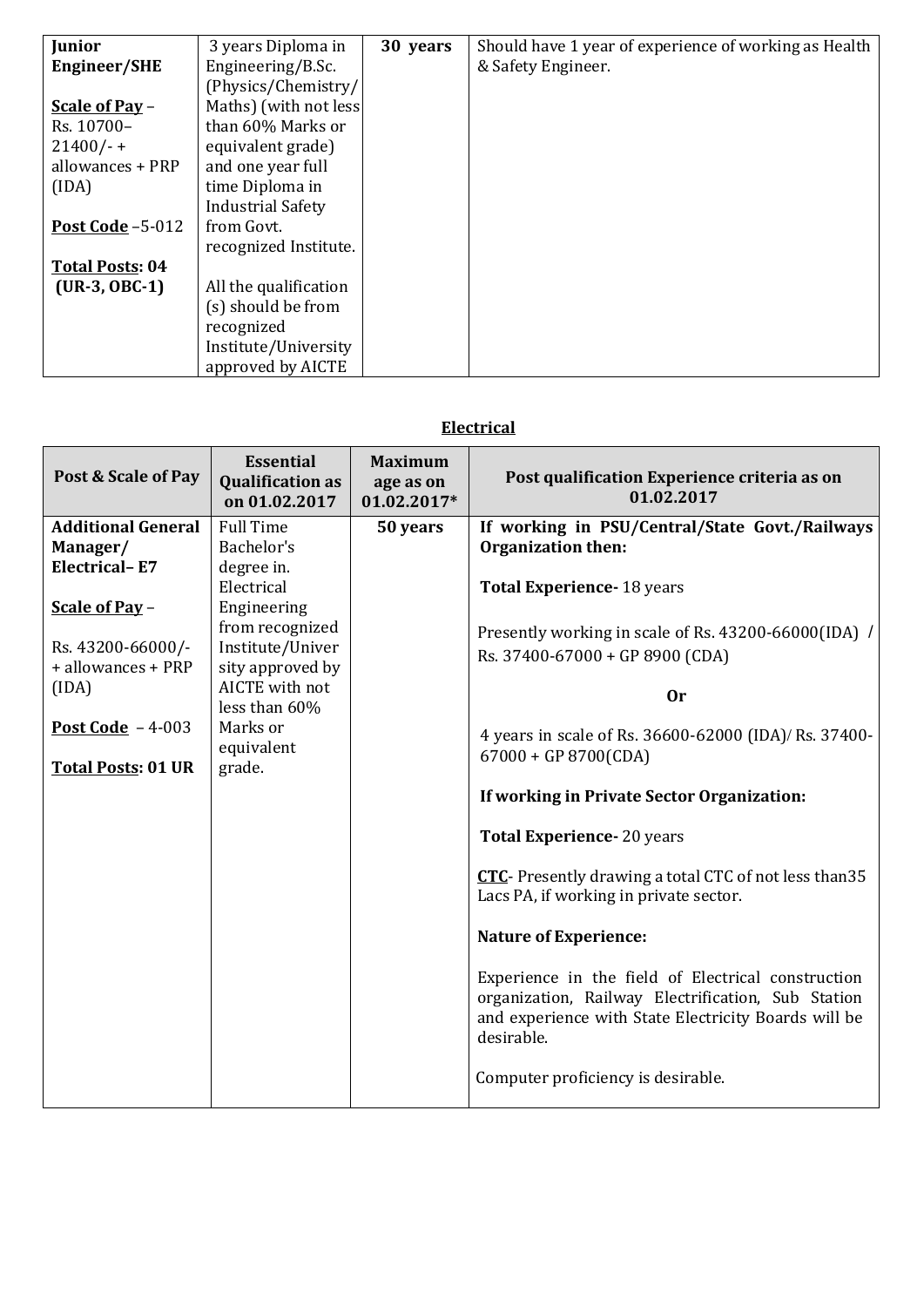| Joint General             | <b>Full Time</b> | 50 years | If working in PSU/Central/State Govt./Railways              |
|---------------------------|------------------|----------|-------------------------------------------------------------|
| Manager/                  | Bachelor's       |          | <b>Organization then:</b>                                   |
| <b>Electrical-E-6</b>     | degree in.       |          | Total Experience- 16 years                                  |
|                           | Electrical       |          |                                                             |
| Scale of Pay -            | Engineering      |          | Presently working in scale of Rs. 36600-62000 (IDA)         |
|                           | from recognized  |          | / Rs. 37400-67000 + GP 8700 (CDA)                           |
| Rs. 36600-62000/-         | Institute/Univer |          | or                                                          |
| + allowances + PRP        | sity approved by |          | 2 years in scale of Rs. 32900-58000 (IDA)/ Rs. 15600-       |
| (IDA)                     | AICTE with not   |          | 39100 + GP 7600 (CDA)                                       |
|                           | less than 60%    |          |                                                             |
| Post Code $-4-004$        | Marks or         |          | If working in Private Sector Organization:                  |
|                           | equivalent       |          |                                                             |
| <b>Total Posts: 01 UR</b> | grade.           |          | <b>Total Experience-18 years</b>                            |
|                           |                  |          |                                                             |
|                           |                  |          | <b>CTC</b> - Presently drawing a total CTC of not less than |
|                           |                  |          | 30 Lacs PA if working in private sector.                    |
|                           |                  |          |                                                             |
|                           |                  |          | <b>Nature of Experience:</b>                                |
|                           |                  |          |                                                             |
|                           |                  |          | Experience in the field of Electrical construction          |
|                           |                  |          | organization, Railway Electrification, Sub Station          |
|                           |                  |          | and experience with State Electricity Boards will be        |
|                           |                  |          | desirable.                                                  |
|                           |                  |          |                                                             |
|                           |                  |          | Computer proficiency is desirable.                          |

## **Mechanical**

| Post & Scale of Pay       | <b>Essential</b>                         | <b>Maximum</b>           |                                                                               |
|---------------------------|------------------------------------------|--------------------------|-------------------------------------------------------------------------------|
|                           | <b>Qualification as on</b><br>01.02.2017 | age as on<br>01.02.2017* | Post qualification Experience criteria as on<br>01.02.2017                    |
| <b>Joint General</b>      | Full time BE/B.Tech.                     | 50 years                 | <b>PSU/Central/State</b><br>working<br>$\bf{If}$<br>in                        |
| Manager/                  | (Mechanical                              |                          | Govt./Railways Organization then:                                             |
| <b>Mechanical-E-6</b>     | Engineering) with                        |                          | Total Experience- 16 years                                                    |
|                           | not less than 60%                        |                          |                                                                               |
| Scale of Pay -            | marks from reputed                       |                          | Presently working in scale of Rs. 36600-62000                                 |
|                           | Institute/university                     |                          | $(IDA)$ / Rs. 37400-67000 + GP 8700 (CDA)                                     |
| Rs. 36600-62000/-         | approved by AICTE.                       |                          |                                                                               |
| + allowances + PRP        |                                          |                          | 0r                                                                            |
| (IDA)                     | Preferably having full                   |                          |                                                                               |
| Post Code - 6-001         | time degree in ME/<br>M.Tech in Civil    |                          | 2 years in scale of Rs. 32900-58000 (IDA)/ Rs.<br>15600-39100 + GP 7600 (CDA) |
|                           | Engineering field.                       |                          |                                                                               |
| <b>Total Posts: 01 UR</b> |                                          |                          | If working in Private Sector Organization:                                    |
|                           |                                          |                          |                                                                               |
|                           |                                          |                          | Total Experience-18 years                                                     |
|                           |                                          |                          | <b>CTC</b> - Presently drawing a total CTC of not less                        |
|                           |                                          |                          | than 30 Lacs PA if working in private sector.                                 |
|                           |                                          |                          |                                                                               |
|                           |                                          |                          | <b>Nature of experience:</b>                                                  |
|                           |                                          |                          | Candidate should have<br>experience<br>in                                     |
|                           |                                          |                          | Procurement, repair, maintenance of heavy                                     |
|                           |                                          |                          | Earthmoving plant & Equipment including                                       |
|                           |                                          |                          | workshop Machinery, Tools and plants.                                         |
|                           |                                          |                          | Computer proficiency is desirable.                                            |

**\*Age relaxations as per Govt. of India guidelines subject to fulfillment of the requisite qualification, pay & experience criteria etc. (SC/ST- 5 Years, OBC- 3 Years)**

**\*\* Sector wise requirement of vacancies can be interchanged depending upon the actual requirement of the project**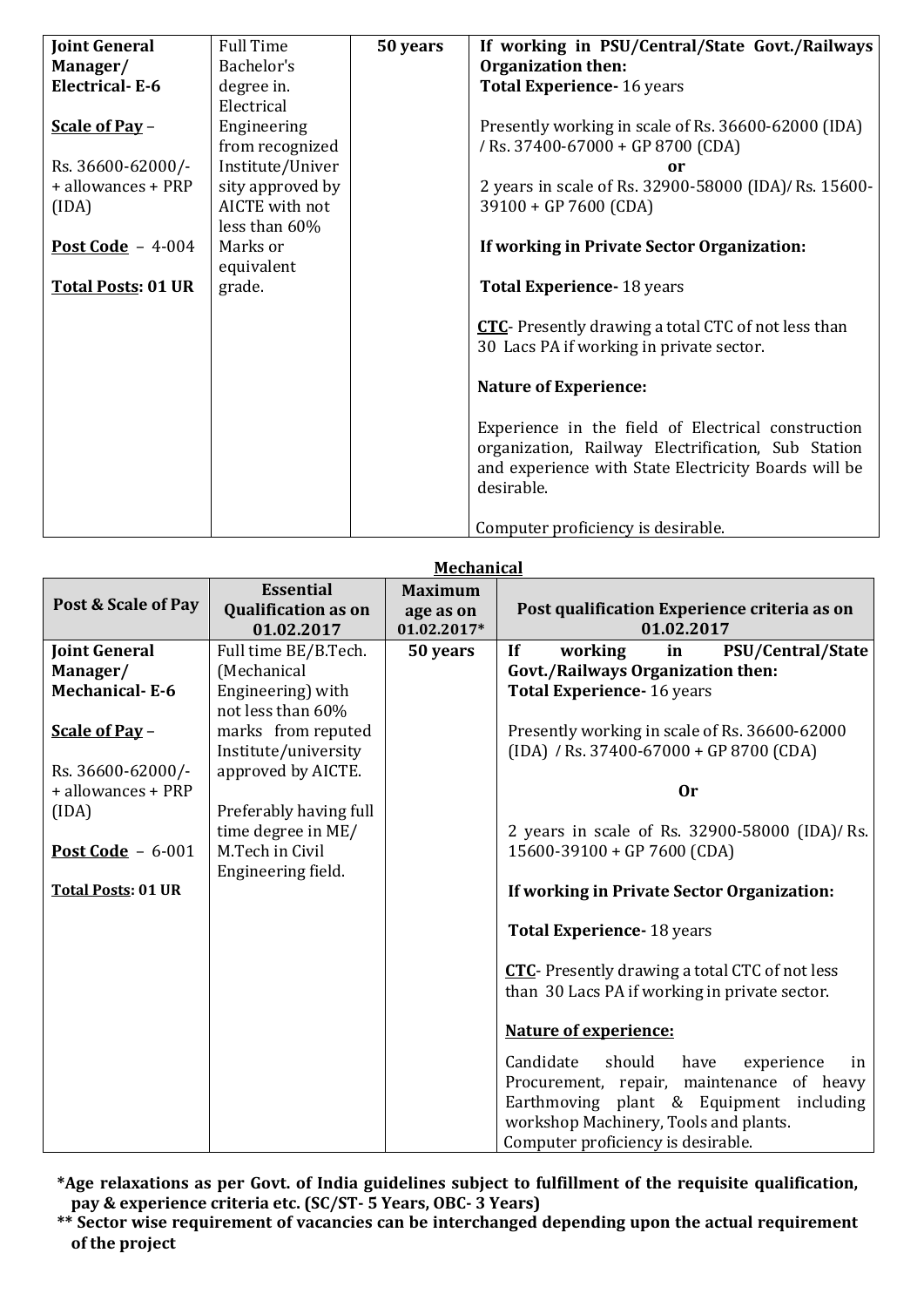**Medical Standards:** Candidates should be in sound health and free from color blindness. No relaxation in health standards will be allowed.

**Compensation Package:** Basic Pay, DA, HRA lease rent, Liberal Medical including indoor medical benefits for self and dependents, LTC, Advances, Gratuity, EPF, Performance Related Pay (PRP), Transport Assistance, holidayhomes, Welfare schemes and other Fringe benefits as per rules of the Company.

**Place of posting:** Anywhere in the Projects/Offices of the Company within India or abroad.

**Selection Process:** Written Exam and/or Interview.

**Surety Bond:** Selected candidates have to execute a bond of Rupees 3 lakhs to serve the company for at-least three years.

### **A** -:**GENERAL INSTRUCTIONS**:-

- The number of posts indicated above may vary based on further assessment of requirement.
- If any candidate is presently working with any government department or organization/PSU, he/she should inform their employers in writing before applying for posts in Ircon. Such candidates will have to produce NOC from their employers at the time of interview. **However, in the event of difficulty in getting NOC from their parent department, they may submit an undertaking at the time of written examination/interview that they will not claim any service transfer benefits / protection of pay in case of their selection. Such candidate/candidates will be selected on Minimum of the pay scale.**
- All information submitted in the application will be verified with original documents at the time of interview. If any information provided by the candidate is found to be false or incorrect or not in conformity with the eligibility criteria, then his/her candidature is liable to be rejected/cancelled at any stage of the recruitment process
- **Suitability**: If selection panel finds any candidate suitable/fit for a lower post which is advertised in this advertisement, then he/she shall be selected on the lower post (irrespective of the actual post/vacancy to which candidate has applied) subject to the willingness of the candidate.

| For Executive posts i.e. AGM, JGM, DGM, MANAGER, DM, AM & AE |                     |            |  |  |
|--------------------------------------------------------------|---------------------|------------|--|--|
| UR/OBC                                                       | SC/ST/Ex Serviceman | <b>PWD</b> |  |  |
| Rs 1000/-                                                    | $Rs. 250/-$         | Nil        |  |  |
| For Non-Executive posts i.e. JE                              |                     |            |  |  |
| UR/OBC                                                       | SC/ST/Ex Serviceman | <b>PWD</b> |  |  |
| $Rs. 500/-$                                                  | Rs. 250/-           | Nil        |  |  |

• Candidates for the above specified posts are required to make **'Online Application Payment' as per the table below:**

### **B -: INSTRUCTIONS FOR APPLYING:-**

- 1. Before applying, candidates should ensure that they fulfill all the eligibility criteria mentioned in the advertisement. **The application will be submitted once and hence candidates should keep their documents ready before filling the online application form.**
- 2. Eligible candidates **have to apply through online mode only**. Candidates may visit the **'HR & Career' section (& further 'Regular Employment' section)** of Ircon's corporate website [www.ircon.org.](http://www.ircon.org/) It is advisable that the candidates have a valid e-mail id while applying for the job through online mode in order to facilitate faster communication.

### 3. **METHOD FOR SUBMISSION OF APPLICATION FEES** *(Non-refundable)***:**

Candidate needs to re-login and click the link/tab "Make Online Payment" active after 24 hours of submission of the application. The candidates are required to click on **"Make Online Payment"** after 24 hrs of submission of online application and deposit the requisite examination fee online through **Internet Banking/Debit/Credit Card only** from State Bank Collect system of State Bank of India website. The journal number or the Transaction number given by the Bank is to be retained for future reference.

*Note : Bank Charges would be extra as per applicable*

### **Guidelines for deposit of Examination Fee through State Bank Collect System (SBP) (Link will active up to/after 24 hrs of submission of online Application)**

Click on **"Make Online Payment".** On clicking the link, the candidate will be navigated to State Bank Collect (State Bank of India) page of IRCON displaying their logo and available categories of payments in drop boxes.

- On the next screen,
	- a) Please enter your IRCON application number,
	- b) Date of birth.
- On the next screen, (following Data will appear automatically from database)